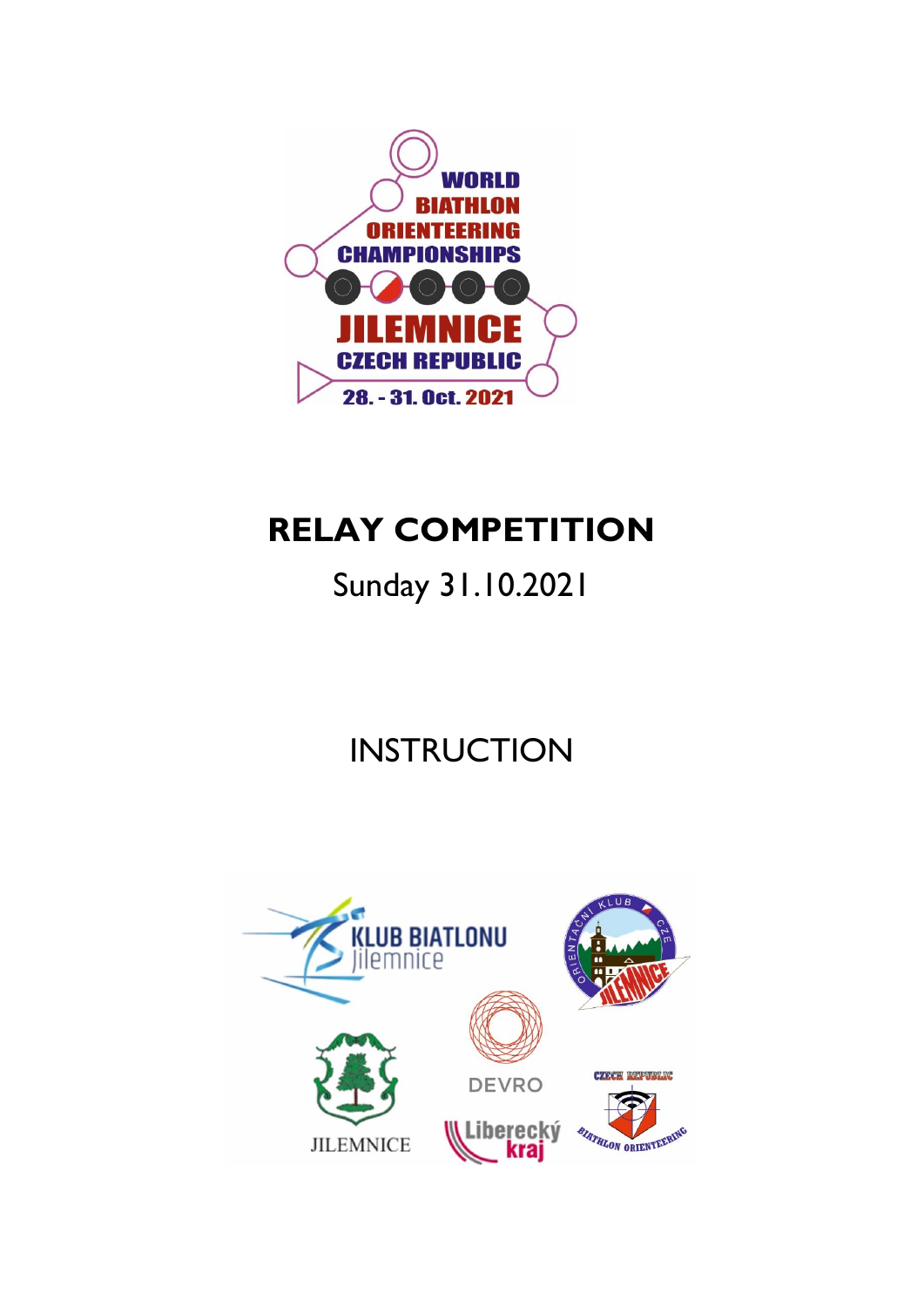## Competition area:

Multisport arena Hraběnka

## Parking:

Dedicated parking lots of Hraběnka arena. Parking 1approximately 500 m and parking 2 approx. 300 from the shooting range. Please use mainly parking 1 near the WBOC office.

#### Classes, course length:

| W21   | 3,6 |
|-------|-----|
| M21   | 4,7 |
| M20   | 3,6 |
| W20   | 3,4 |
| W70   | 3,3 |
| W95   | 2,4 |
| M70   | 3,6 |
| M95   | 3,3 |
| MI 20 | 2,4 |
| MIX   | 3,6 |

### Competition sequence:

Orienteering -> prone shooting and penalty loops if necessary -> orienteering ->standing shooting and penalty loops if necessary -> finish / changeover

## Map:

Hraběnka (2021). Scale 1:10 000, 5 m equidistance. ISOM 2017-2 map specification.

## Control desriptions:

Control descriptions are printed on the map. No loose definitions.

#### Terrain:

Relatively flat typical continental terrain of Podkrkonoší area. The part of the forrest used for sprint competition contains one central thicket (runnable) and wide areas with smaller thickets, undergrowth and other greenery. Through the west part of the area runs a small winding stream Olšina.

## Prohibited areas:

Safety area for the shooting range is marked in the terrain. Do not enter areas around shooting range. Do not enter a private property – marked by the olive green.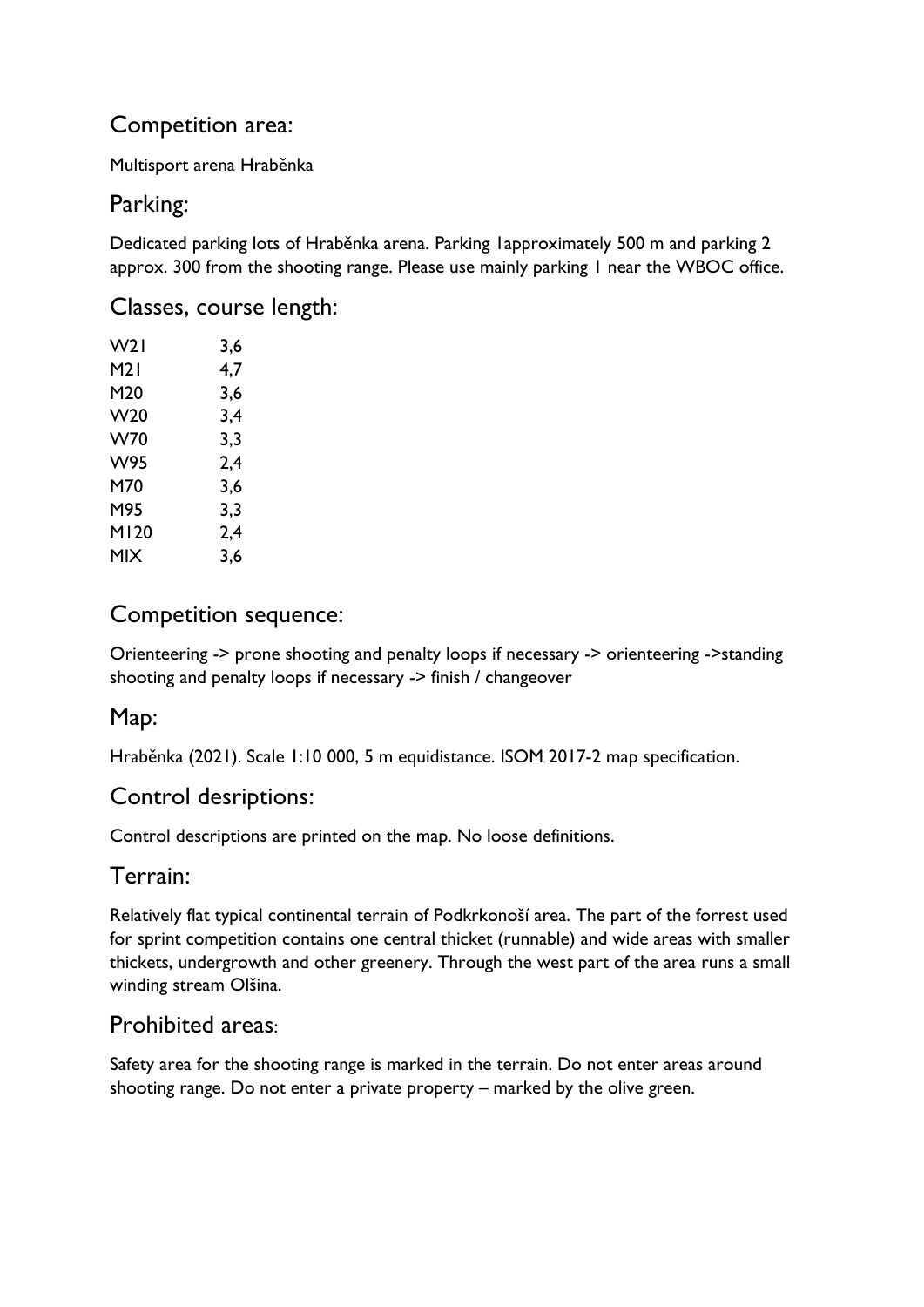## Starting order:

00 = 10:00. All categories start from the same start. Follow the quidance and white-blue strips. Distance to start is 100 / 0 m.

Categories start in wawes as follows:

| 00 | M2 I               |
|----|--------------------|
| 10 | W21                |
| 20 | M120, M95, MIX     |
| 30 | M20, W20, W95, M70 |
|    |                    |

Changeover example will be held at 9,30 at event. center.

## Number bibs:

Available at the event office. One of the bibs should be placed in the front and other on the back of the competitor.

### Adjustment Shooting:

At shooting range 8,30 till 9,30 with weapons controls

8:30h – 9:30h Paper targets

Change paper targets at 9:00h

| Line | Nation  |
|------|---------|
| 4    | CZE(6)  |
| 5    | CZE(6)  |
| 6    | CZE(6)  |
| 7    | CZE(6)  |
| 8    | CZE(5)  |
| 9    | GER (6) |
| 10   | DEN (6) |
| 11   | DEN (6) |
| 12   | FIN(6)  |